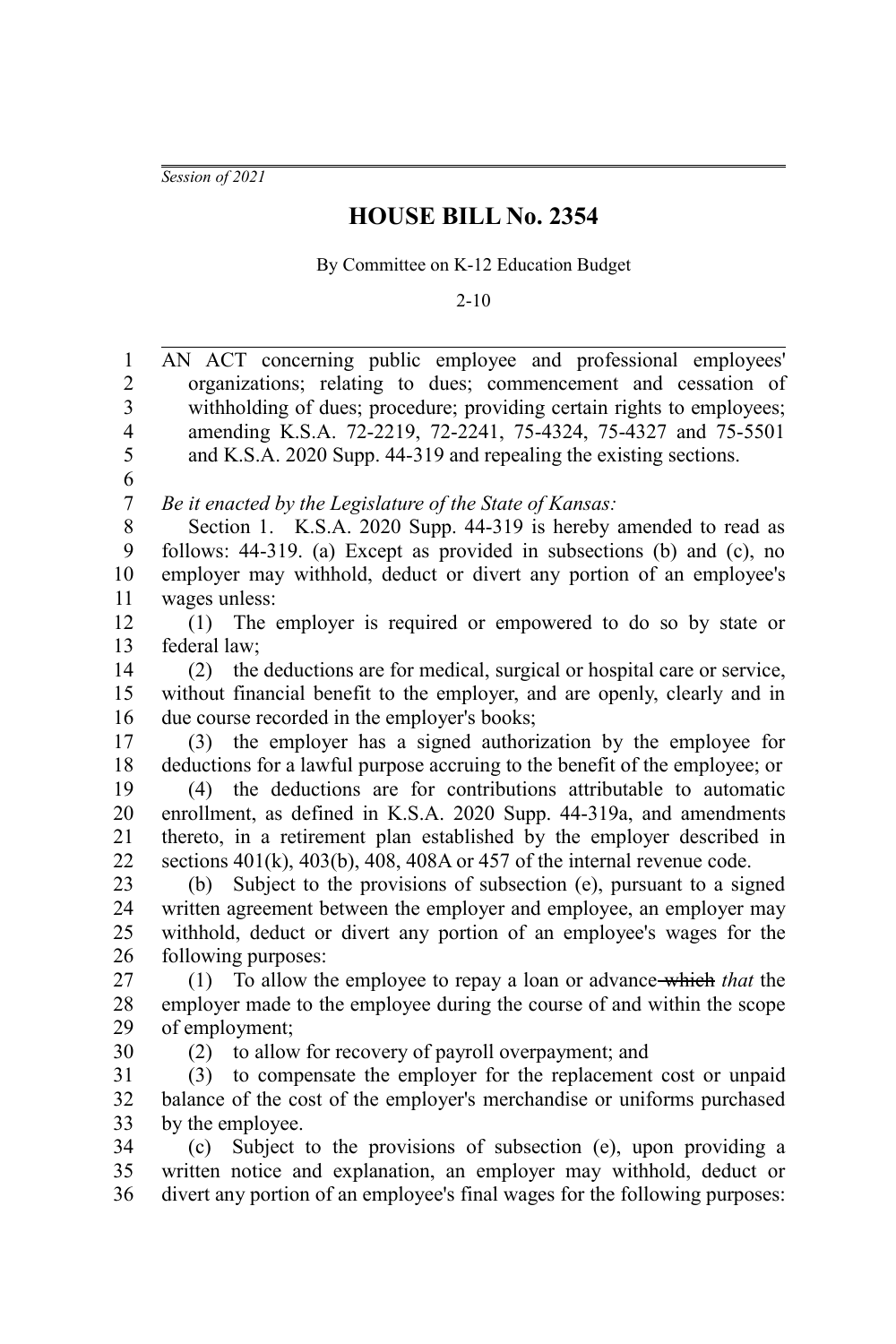(1) To recover the employer's property provided to the employee in the course of the employer's business including, but not limited to, tools of the trade or profession, personal safety equipment, computers, electronic devices, mobile phones, proprietary information such as client or customer lists and intellectual property, security information, keys or access cards or materials until such time as such property is returned by the employee to the employer. Upon return of the employer's property, the employer shall relinquish the wages withheld to the employee; 1 2 3 4 5 6 7 8

(2) to allow an employee to repay a loan or advance which the employer made to the employee during the course of and within the scope of employment; 9 10 11

12

(3) to allow for the recovery of payroll overpayment; or

(4) to compensate the employer for the replacement cost or unpaid balance of the cost of the employer's merchandise, uniforms, company property, equipment, tools of the trade or other materials intentionally purchased by the employee. 13 14 15 16

(d) Nothing in this section shall be construed as prohibiting the withholding of amounts authorized in writing by the employee to be contributed by the employee to charitable organizations; nor shall this section prohibit deductions by check-off of dues to labor organizations or service fees, where such is not otherwise prohibited by law. *Deductions of dues to professional employees' organizations and to public employee organizations shall be subject to the provisions of K.S.A. 72-2219 and 75- 4324, and amendments thereto.* 17 18 19 20 21 22 23 24

(e) Amounts withheld under this section shall not reduce wages paid to below the minimum wage required under the federal fair labor standards act, 29 U.S.C.A. § 201 et seq., or the minimum wage required under K.S.A. 44-1203, and amendments thereto, whichever is applicable. 25 26 27 28

Sec. 2. K.S.A. 72-2219 is hereby amended to read as follows: 72- 2219. *(a)* Professional employees shall have the right to form, join or assist professional employees' organizations, to participate in professional negotiation with boards of education through representatives of their own choosing for the purpose of establishing, maintaining, protecting or improving terms and conditions of professional service. Professional employees shall also have the right to refrain from any or all of the foregoing activities. In professional negotiations under this act the board of education may be represented by an agent or committee designated by it. 29 30 31 32 33 34 35 36 37

*(b) Professional employees shall have the right to immediately cease the withholding of professional employees' organization dues from their wages at any time upon the submission of a written or emailed request to their board of education. Upon receipt of a written or emailed request, the board of education shall immediately provide written or emailed notification of the employee's decision to the professional employees'* 38 39 40 41 42 43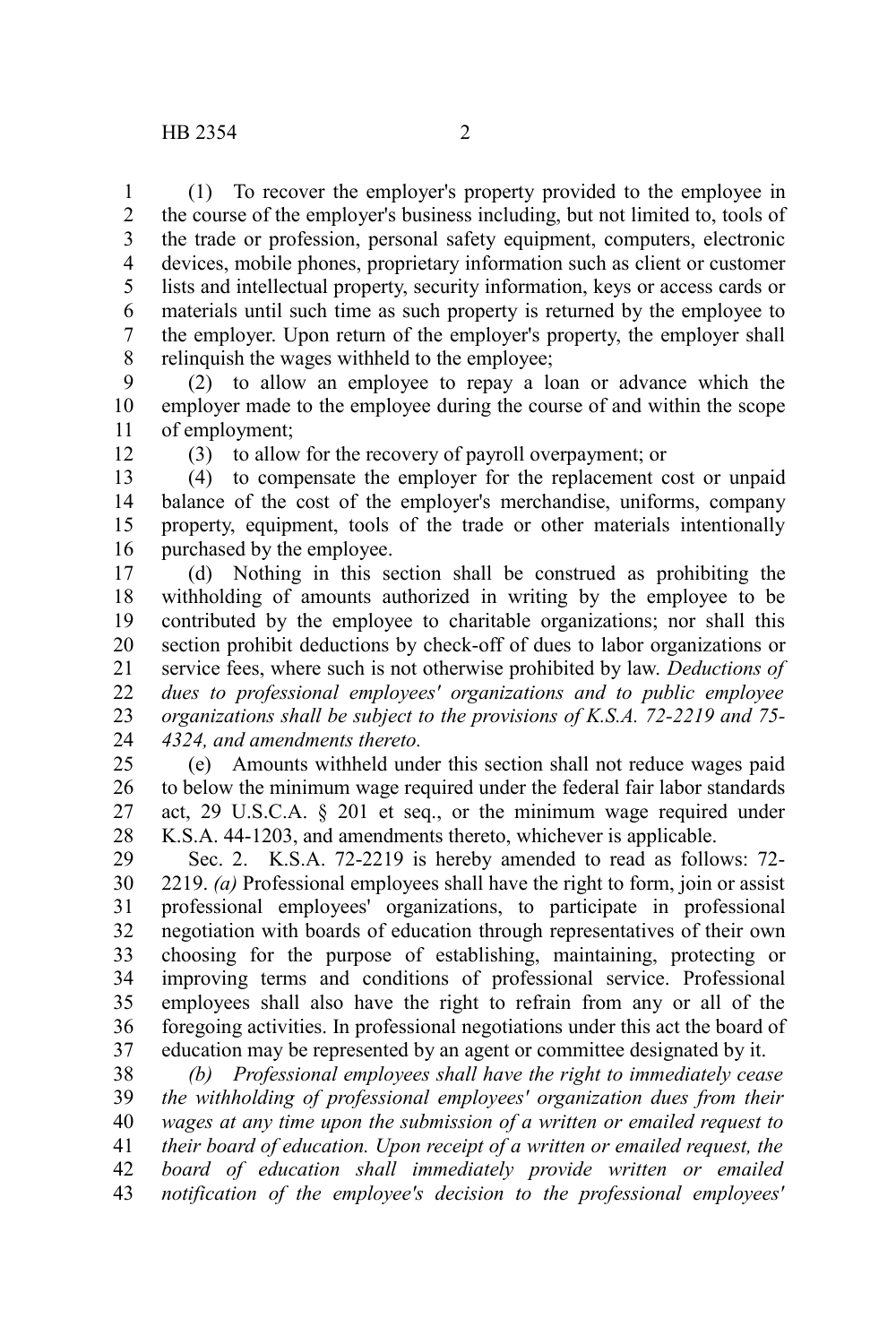*organization and shall cease any withholding of dues for the professional* 1

*employees' organization from the employee's wages, and no further debt to the professional employees' organization shall accrue. The right to immediately resign from and immediately end any financial obligation to a professional employees' organization shall not be waived. Boards of education shall notify their professional employees of their right to cease payment of professional employees' organization dues and to withdraw from a professional employees' organization by providing, at least annually, written notification in the authorization for withholding form as provided in subsection (d).* 2 3 4 5 6 7 8 9 10

*(c) Authorization by a professional employee for the withholding of professional employees' organization dues shall not exceed one year in duration and shall be subject to annual renewal.* 11 12 13

*(d) (1) Authorization for withholding shall be on a form approved by the secretary of labor and shall contain a statement in 14-point boldface font reading:* 14 15 16

*"I am aware that I have a First Amendment right, as recognized by the United States Supreme Court, to refrain from joining and paying dues to a labor union (professional employees' organization). I further realize that membership and payment of dues are voluntary and that I may not be discriminated against for my refusal to join or financially support a union. I hereby waive my First Amendment right to refrain from union membership and dues payments and authorize my employer to deduct union dues from my salary in the amounts specified in accordance with my professional employees' organization's bylaws. I understand that I may revoke this authorization at any time."* 17 18 19 20 21 22 23 24 25 26

*(2) The authorization for withholding form shall include the professional employee's full name, position, professional employees' organization and signature and shall be submitted to the board of education employing such professional employee. After receiving the authorization for withholding form, the employer shall confirm the authorization by emailing the professional employee at the employee's employer-provided work email address and shall wait for confirmation of the authorization before starting any deduction. If the employee does not possess an employer-provided work email address, the employer may use other means it deems appropriate to confirm the authorization.* 27 28 29 30 31 32 33 34 35 36

Sec. 3. K.S.A. 72-2241 is hereby amended to read as follows: 72- 2241. (a) The board of education of any school district or the board of trustees of any community college may provide by resolution for deductions for specified purposes from the compensation paid to its employees. Any such resolution shall provide for written authorization from each employee, in specific terms as to the amount, subject to the provisions of subsection (b), purpose and disposition of any amounts so 37 38 39 40 41 42 43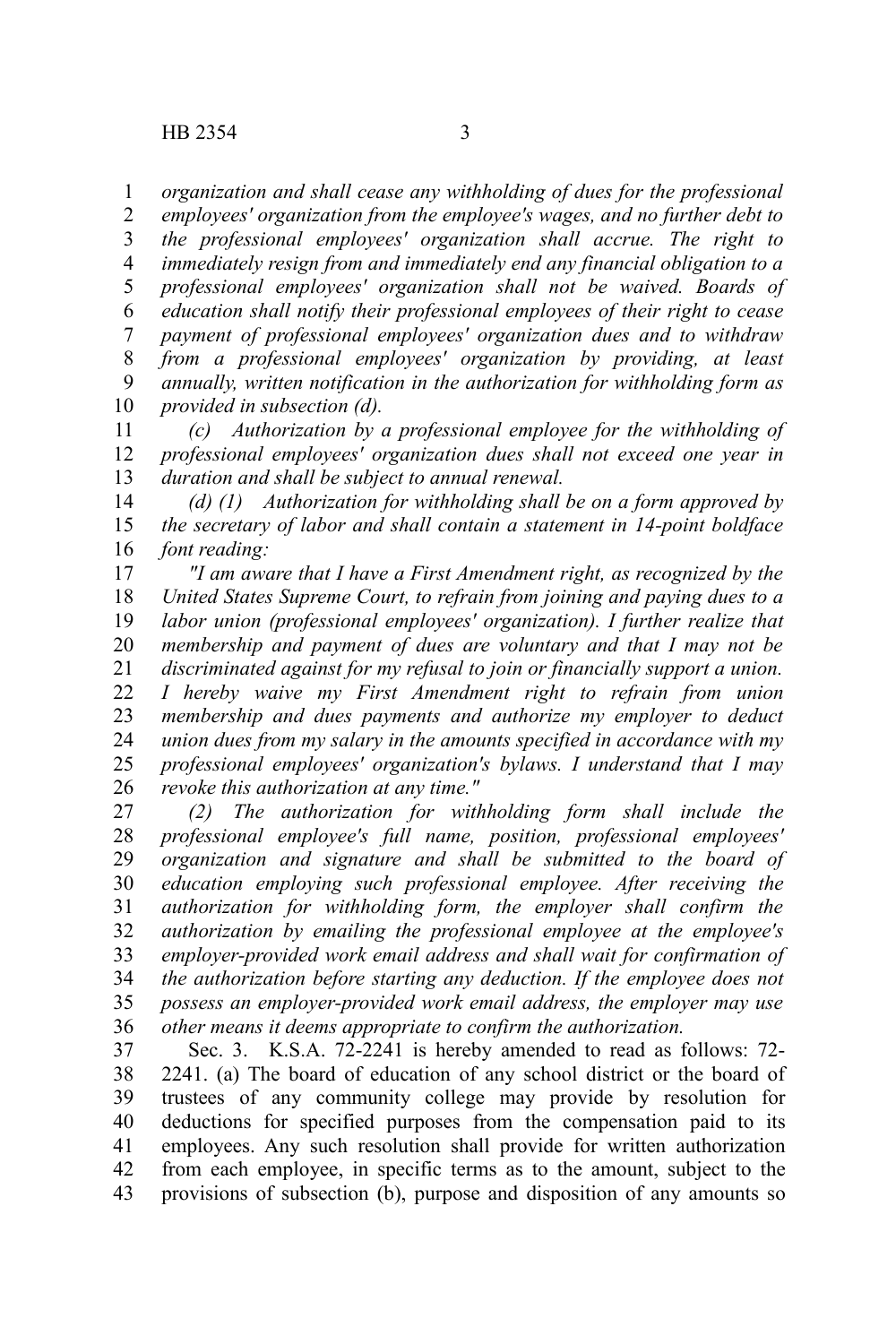deducted. Deductions for taxes and other amounts required by law to be deducted from employees' compensation shall not require written authorization of the employee. 1 2 3

(b) *Subject to the provisions of K.S.A. 72-2219, and amendments thereto,* written authorizations from employees for deductions from compensation for payments of professional association dues shall remain in effect until modified or revoked in writing by the professional association or the employee, or until the employee's contract of employment is terminated. So long as the written authorization from an employee for deductions for professional association dues remains in effect and upon written notice of an increase in the amount of such dues being given to the board of education or the board of trustees and to all affected employees, the amount specified to be deducted in such written authorization may be increased by an amount deemed necessary by a professional association for a school year. In no event shall the amount of deductions from compensation for payments of professional association dues be increased more than one time in each school year without specific written authorization from the employee for such increase. 4 5 6 7 8 9 10 11 12 13 14 15 16 17 18

Sec. 4. K.S.A. 75-4324 is hereby amended to read as follows: 75- 4324. *(a)* Public employees shall have the right to form, join and participate in the activities of employee organizations of their own choosing, for the purpose of meeting and conferring with public employers or their designated representatives with respect to grievances and conditions of employment. Public employees also shall have the right to refuse to join or participate in the activities of employee organizations. 19 20 21 22 23 24 25

*(b) Public employees shall have the right to immediately cease the withholding of employee organization dues from their wages at any time upon the submission of a written or emailed request to their public employer. Upon receipt of a written or emailed request, the public employer shall immediately provide written or emailed notification of the employee's decision to the employee organization and shall cease any withholding of dues for the employee organization from the employee's wages, and no further debt to the employee organization shall accrue. The right to immediately resign and immediately end any financial obligation to an employee organization shall not be waived. Public employers shall notify their employees of their right to cease payment of employee organization dues and to withdraw from an employee organization by providing, at least annually, written notification and a request form to their employees.* 26 27 28 29 30 31 32 33 34 35 36 37 38 39

*(c) Authorization by a public employee for the withholding of public employee organization dues shall not exceed one year in duration and shall be subject to annual renewal.* 40 41 42

*(d) (1) Authorization for withholding shall be on a form approved by* 43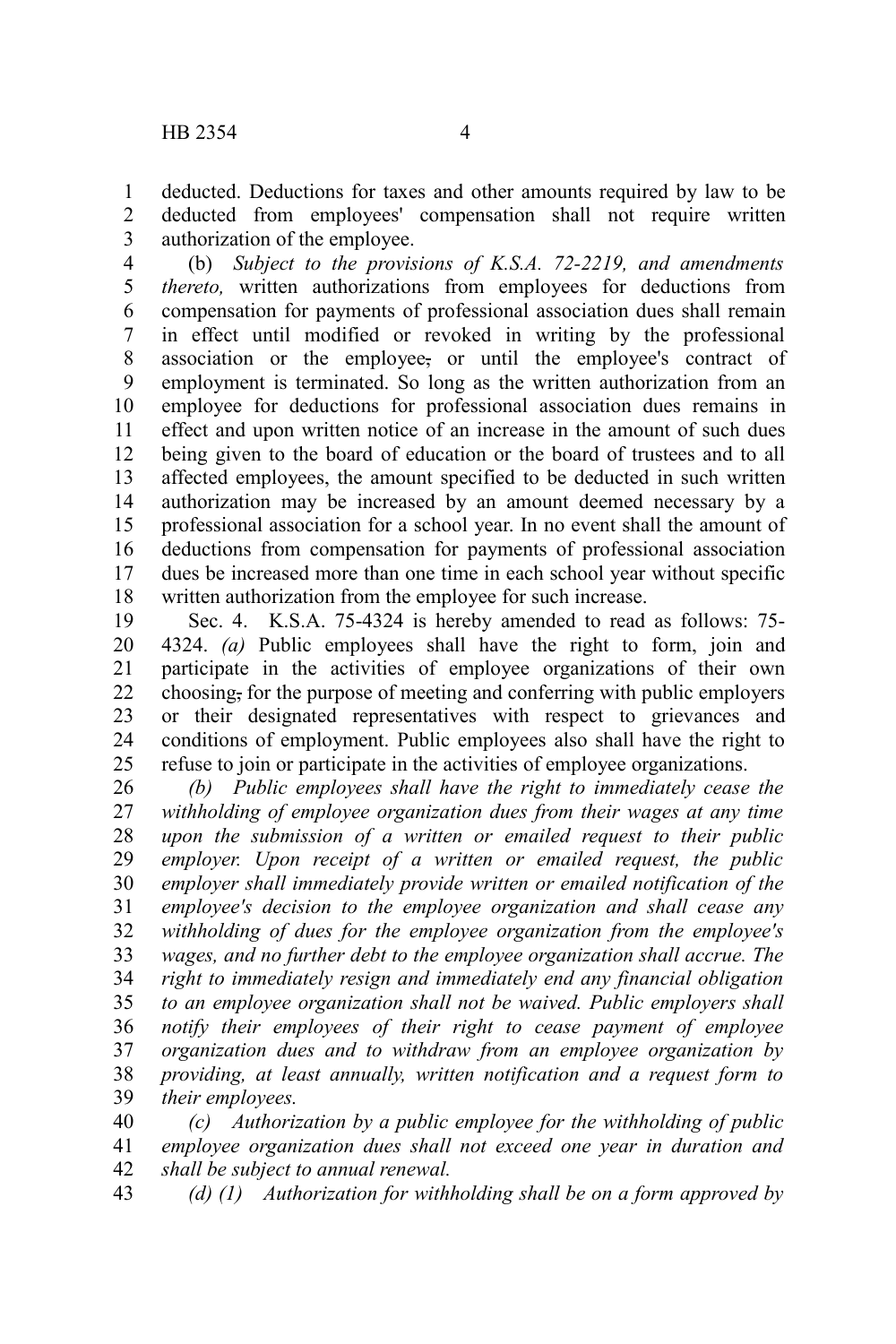*the public employee relations board, established by K.S.A. 75-4323, and* 1

*amendments thereto, and shall contain a statement in 14-point boldface font reading:* 2 3

*"I am aware that I have a First Amendment right, as recognized by the United States Supreme Court, to refrain from joining and paying dues to a labor union (employee organization). I further realize that membership and payment of dues are voluntary and that I may not be discriminated against for my refusal to join or financially support a union. I hereby waive my First Amendment right to refrain from union membership and dues payments and authorize my employer to deduct union dues from my salary in the amounts specified in accordance with my employee organization's bylaws. I understand that I may revoke this authorization at any time."* 4 5 6 7 8 9 10 11 12 13

*(2) The authorization for withholding form shall contain the employee's full name, position, employee organization and signature and shall be submitted to the employee's public employer. The employer shall confirm the authorization by emailing the employee's employer-provided work email address and shall wait for confirmation of the authorization before starting any deduction. If the employee does not possess an employer-provided work email address, the employer may use other means it deems appropriate to confirm the authorization.* 14 15 16 17 18 19 20 21

Sec. 5. K.S.A. 75-4327 is hereby amended to read as follows: 75- 4327. (a) Public employers shall recognize employee organizations for the purpose of representing their members in relations with public agencies as to grievances and conditions of employment. Employee organizations may establish reasonable provisions for an individual's admission to or dismissal from membership*, subject to the provisions of K.S.A. 75-4324, and amendments thereto*. 22 23 24 25 26 27 28

(b) Where an employee organization has been certified by the board as representing a majority of the employees in an appropriate unit, or recognized formally by the public employer pursuant to the provisions of this act, the appropriate employer shall meet and confer in good faith with such employee organization in the determination of conditions of employment of the public employees as provided in this act, and may enter into a memorandum of agreement with such recognized employee organization. 29 30 31 32 33 34 35 36

(c) A recognized employee organization shall represent not less than a majority of the employees of an appropriate unit. When a question concerning the designation of an appropriate unit is raised by a public agency, employee organization or by five or more employees, the public employee relations board, at the request of any of the parties, shall investigate such question and, after a hearing in accordance with the provisions of the Kansas administrative procedure act, rule on the 37 38 39 40 41 42 43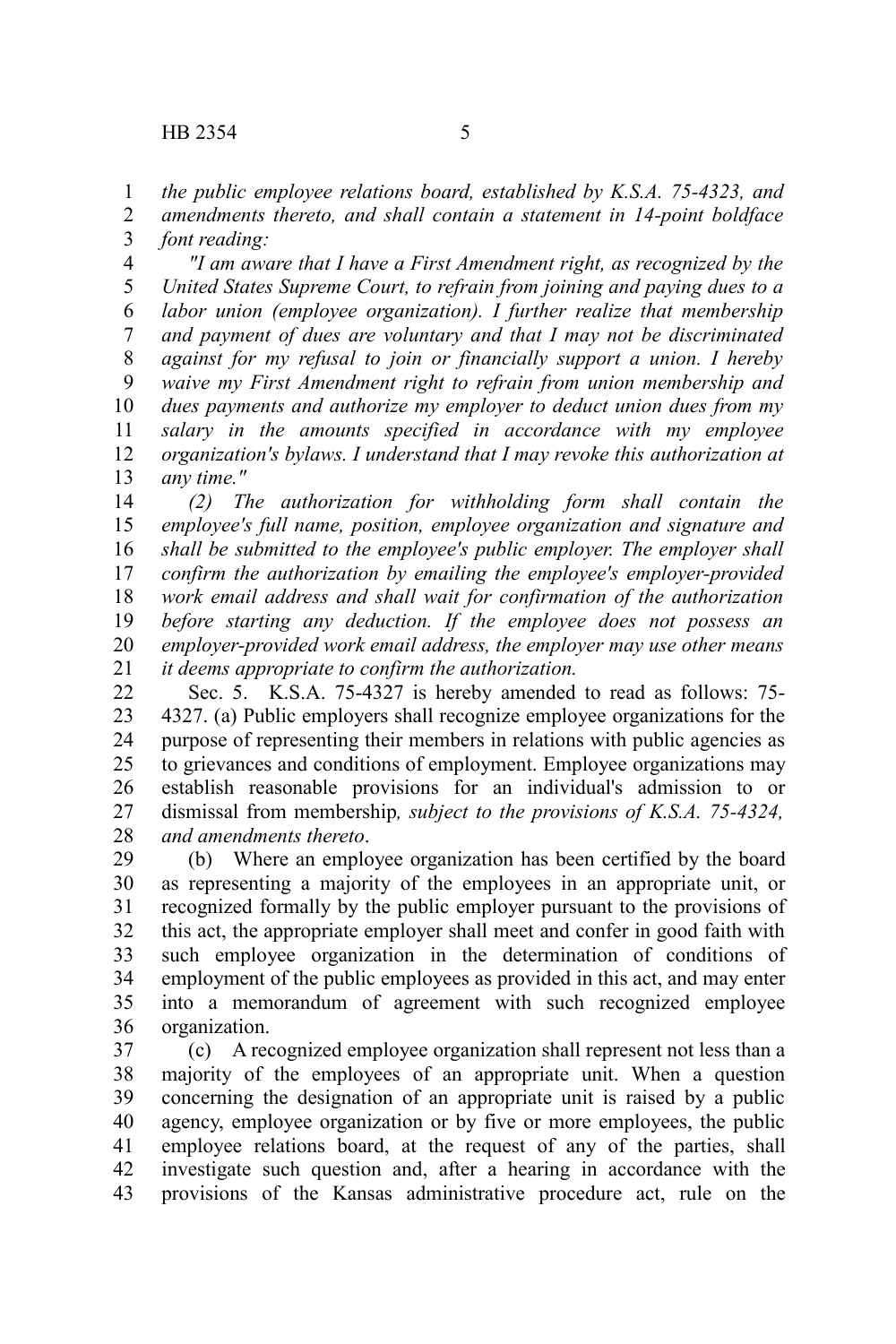definition of the appropriate unit in accordance with subsection (e). 1

(d) Following determination of the appropriate unit of employees, the public employee relations board, at the request of the public employer or on petition of employees, shall investigate questions and certify to the parties in writing, the names of the representatives that have been designated for an appropriate unit. The filing of a petition for the investigation or certification of a representative of employees shall show the names of not less than 30% of the employees within an appropriate unit. In any such investigation, the board may provide for an appropriate hearing, shall determine voting eligibility and shall take a secret ballot of employees in the appropriate unit involved to ascertain such representatives for the purpose of formal recognition. Recognition shall be granted only to an employee organization that has been selected as a representative of an appropriate unit, in a secret ballot election, by a majority of the employees in an appropriate unit who voted at such election. Each employee eligible to vote shall be provided the opportunity to choose the employee organization such employee wishes to represent such employee, from among those on the ballot, or to choose "no representation." When an election in which the ballot provided for three or more choices between representatives and no representation resulted in no choice receiving a majority of the valid votes cast, the board shall conduct a run-off election by secret ballot. The ballot in a run-off election shall only provide for a selection between the two choices receiving the largest and second largest number of votes in the original election. The board is authorized to hold elections to determine whether: (1) An employee organization should be recognized as the formal representative of employees in a unit; (2) an employee organization should replace another employee organization as the formal representative of employees in a unit; *and* (3) a recognized employee organization should be decertified. 2 3 4 5 6 7 8 9 10 11 12 13 14 15 16 17 18 19 20 21 22 23 24 25 26 27 28 29

Any petition calling for an election in accordance with this section shall be dismissed by the board without determining the questions raised therein if such petition is filed more than 150 days or less than 90 days prior to the expiration date of an existing memorandum of agreement which governs the terms and conditions of employment of the employees within the appropriate unit. 30 31 32 33 34 35

If the board has certified a formally recognized representative in an appropriate unit, it shall not be required to consider the matter again for a period of one year, unless the board determines that sufficient reason exists. The board may promulgate such rules and regulations as may be appropriate to carry out the provisions of subsections (c) and (d). 36 37 38 39 40

(e) Any group of public employees considering the formation of an employee organization for formal recognition, any public employer considering the recognition of an employee organization on its own 41 42 43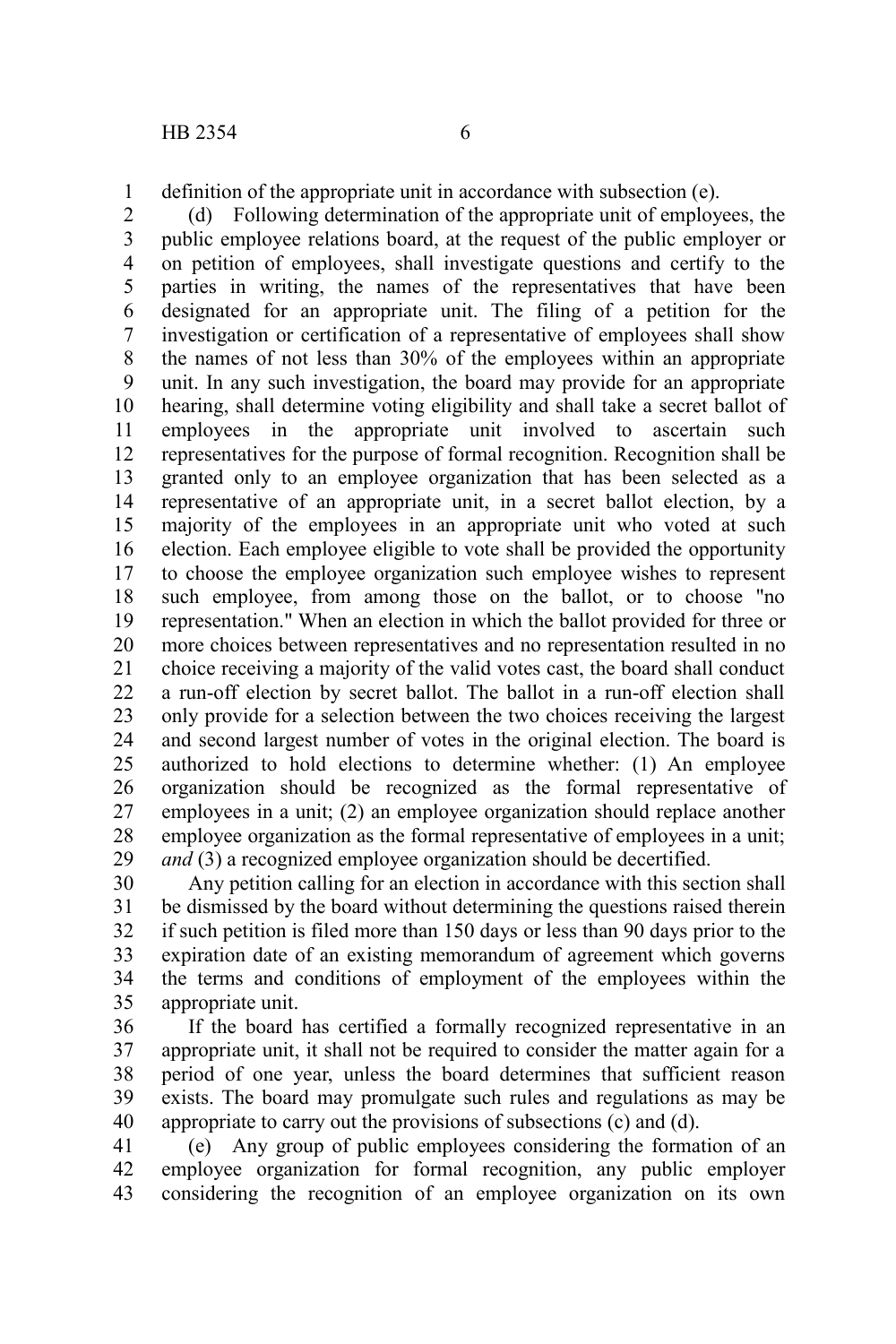volition and the board, in investigating questions at the request of the parties as specified in this section, shall take into consideration, along with other relevant factors: (1) The principle of efficient administration of government; (2) the existence of a community of interest among employees; (3) the history and extent of employee organization; (4) geographical location; (5) the effects of overfragmentation and the splintering of a work organization; (6) the provisions of K.S.A. 75-4325, and amendments thereto; and (7) the recommendations of the parties involved. 1 2 3 4 5 6 7 8 9

(f) A recognized employee organization shall not include: (1) Both professional and other employees, unless a majority of the professional employees vote for inclusion in the organization; (2) uniform police employees and public property security guards with any other public employees, but such employees may form their own separate homogenous units; or (3) uniformed firemen with any other public employees, but such employees may form their own separate homogenous units. The employees of a public safety department of cities which has both police and fire protection duties shall be an appropriate unit. 10 11 12 13 14 15 16 17 18

(g) It is the intent of this act that employer-employee relations affecting the finances of a public employer shall be conducted at such times as will permit any resultant memorandum of agreement to be duly implemented in the budget preparation and adoption process. A public employer, during the 60 days immediately prior to its budget submission date, shall not be required to recognize an employee organization not previously recognized, nor shall it be obligated to initiate or begin meet and confer proceedings with any recognized employee organization for a period of 30 days before and 30 days after its budget submission date. 19 20 21 22 23 24 25 26 27

(h) No employee organization shall be recognized unless it establishes and maintains standards of conduct providing for: (1) The maintenance of democratic procedures and practices, including periodic elections by secret ballot and the fair and equal treatment of all members; and (2) the maintenance of fiscal integrity, including accurate accounting and periodic financial reports open to all members and the prohibition of business or financial interests by officers which conflict with their fiduciary responsibilities. 28 29 30 31 32 33 34 35

(i) The board shall assess the reasonable costs for conducting a secret ballot of the employees against the party seeking the election. For the purposes of this subsection, the term "costs" shall include amounts expended by the board for printing of ballots and necessary postage. 36 37 38 39

Sec. 6. K.S.A. 75-5501 is hereby amended to read as follows: 75- 5501. (a) The director of accounts and reports shall formulate a system of payroll accounting, including timekeeping, payroll calculation and pay distribution (*f, or* delivery), and labor cost distribution and analysis, and 40 41 42 43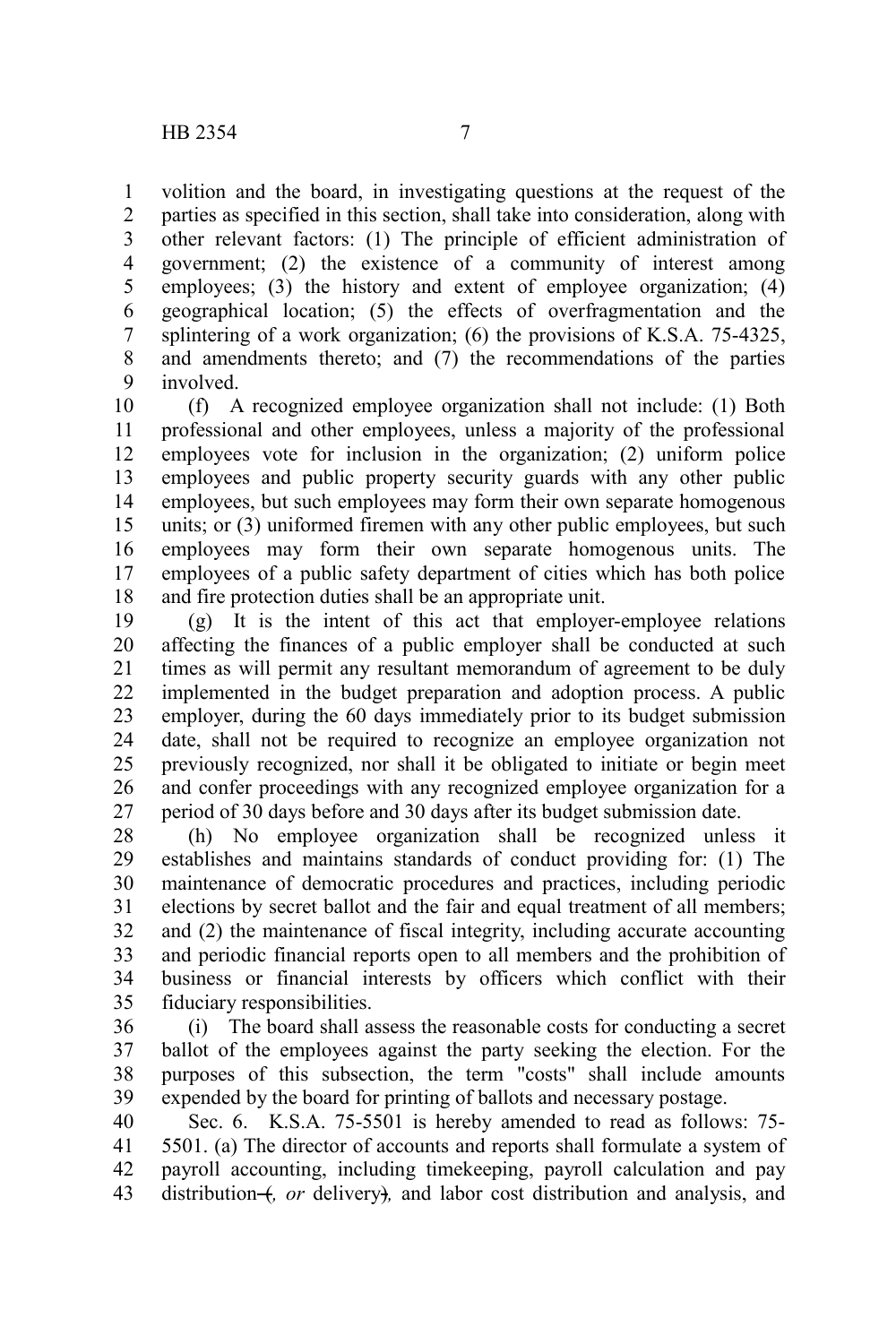shall install and operate such system of payroll accounting for all state agencies. The system shall include provision for centralized records, which shall include payroll data for all individuals which with the common law employer-employee relationship is created by agencies of the state of Kansas and which shall be coordinated with records maintained by the division of personnel services and other state agencies. If biweekly payroll periods are established under K.S.A. 75-5501a, the system of payroll accounting shall be modified to implement such biweekly payroll periods. State agencies shall utilize the system of payroll accounting to the extent prescribed by the director of accounts and reports, and shall submit such reports and statements as may be required by the director in order to carry out the provisions of this act. The director of accounts and reports shall design, revise and direct the use of records and procedures and prescribe classifications of coding payroll data, methods of funding labor cost through the central payroll account and a system of prepayment and postpayment debit and credit transactions and entries on the records created from payroll data and the necessary forms to be used by all state agencies in connection with such system of payroll accounting. The payroll system so designed shall include generally accepted accounting principles of internal check, and may include timekeeping for attendance and performance, as prescribed in this act. 1 2 3 4 5 6 7 8 9 10 11 12 13 14 15 16 17 18 19 20 21

(b) The director of accounts and reports shall provide, as a part of the system of payroll accounting, a plan for the deduction from the salary or wages of an amount equal to regular membership dues for state officers and employees who are members of the Kansas troopers association or who are in any employee organization which has filed an annual report pursuant to K.S.A. 75-4337*, and amendments thereto,* or which *that* has a business agent registered pursuant to K.S.A. 75-4336*, and amendments thereto*. Such plan, in addition to such provisions as are negotiated by the director of accounts and reports and the employee organization, *and subject to the provisions of K.S.A. 75-4324, and amendments thereto,* shall provide for: 22 23 24 25 26 27 28 29 30 31 32

(1) A written authorization-assignment by a state officer or employee prior to any dues deduction from the salary or wages of such officer or employee, which authorization-assignment shall remain effective for not less than 180 days and shall be terminated at any time thereafter upon 30 days' prior notice by the state officer or employee of termination of the authorization-assignment; 33 34 35 36 37 38

(2) change in the amount of regular membership dues to be deducted, but not more often than twice in any fiscal year; 39 40

(3) renewal of an authorization-assignment by an officer or employee after termination of a prior authorization-assignment upon 90 days' prior notice by the officer or employee who has terminated a membership dues 41 42 43